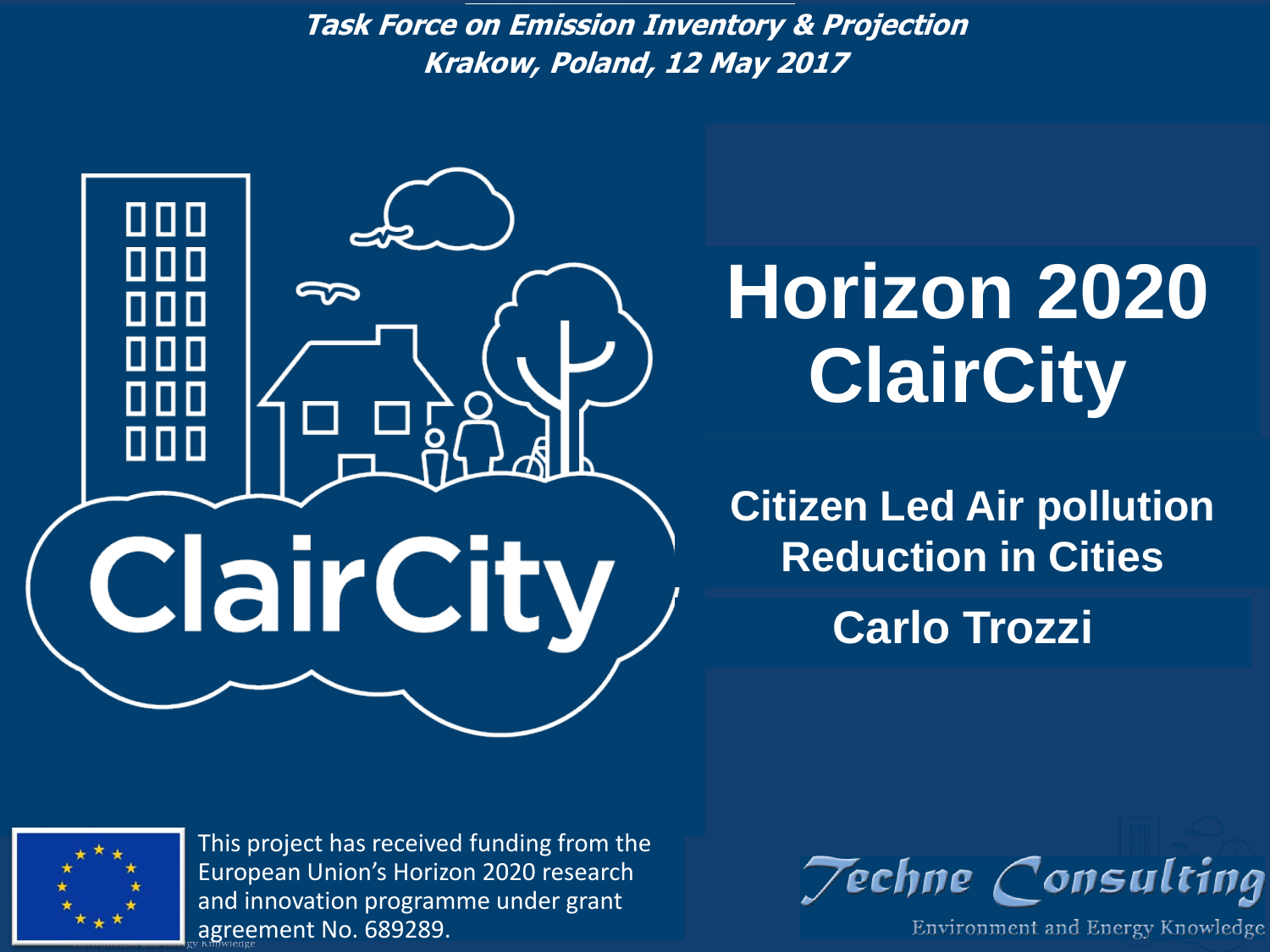





#### **Abstract**

- **ClairCity addresses H2020 topic "Improving the Air Quality and Reducing the Carbon Footprint of European Cities" (period 2016-2020)**
- **In the presentation ClairCity is introduced giving you an overview of the project and highlighting the topics of greater interest to the community of emission inventories:**
	- **Integrating air pollutant emissions & carbon footprint evaluation**
	- ◆ **Allocate emissions by citizens' behavior**
	- **The opportunity to become an associate with the project will be finally introduced**



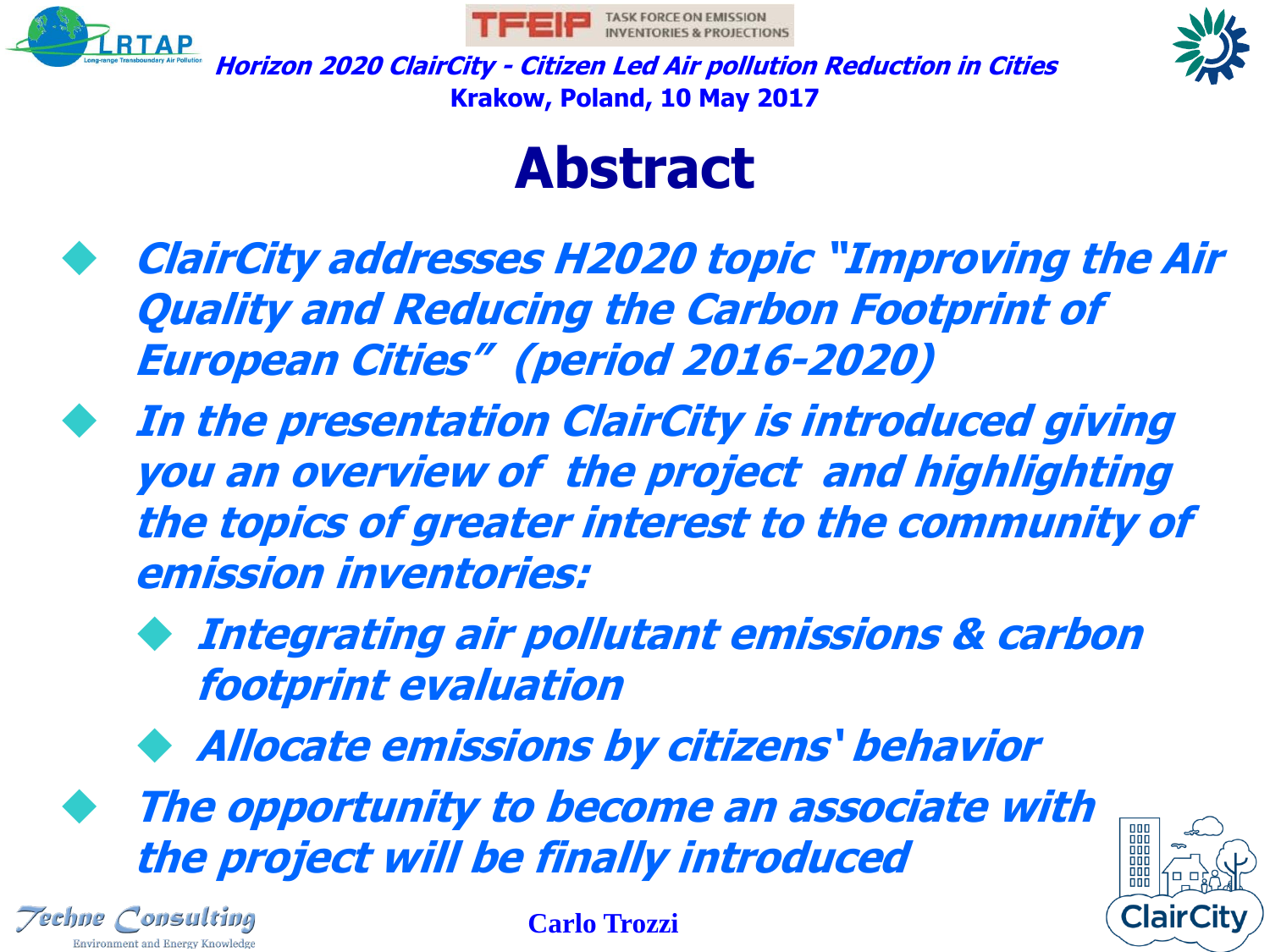





## **Why ClairCity ?**

◆**Two decades of established emissions inventories and evolving modelling practices across the EU have only taken air quality management and carbon reduction strategies so far**

◆**It can be argued that this is because the policy and methodologies used have, for a number of reasons, led us towards attempts to reduce emissions predominantly through technical measures, and away from changing the way our societies and cities operate and function** 

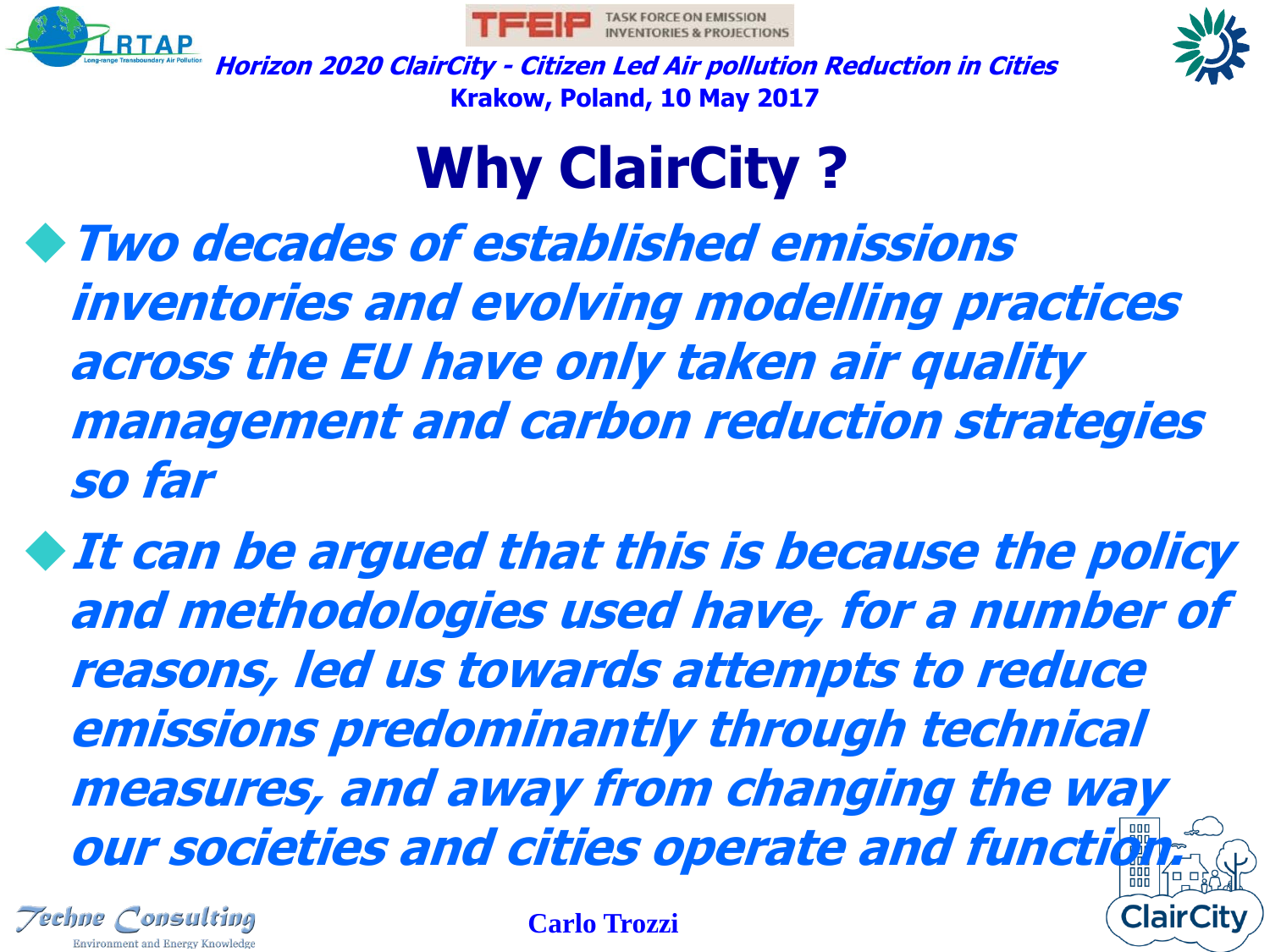





## **ClairCity overall objective**

◆**ClairCity is aimed at creating a major shift in public understanding towards the causes of poor air quality, inviting citizens to give their opinions on air pollution and carbon reduction to shape the cities of the future**

◆**ClairCity will integrate and quantify citizens**' **behaviour and activities to enrich city, national and EU level policy-making, resulting in improved air quality, reduced carbon emissions, improved public health outcomes and greater citizen awareness**



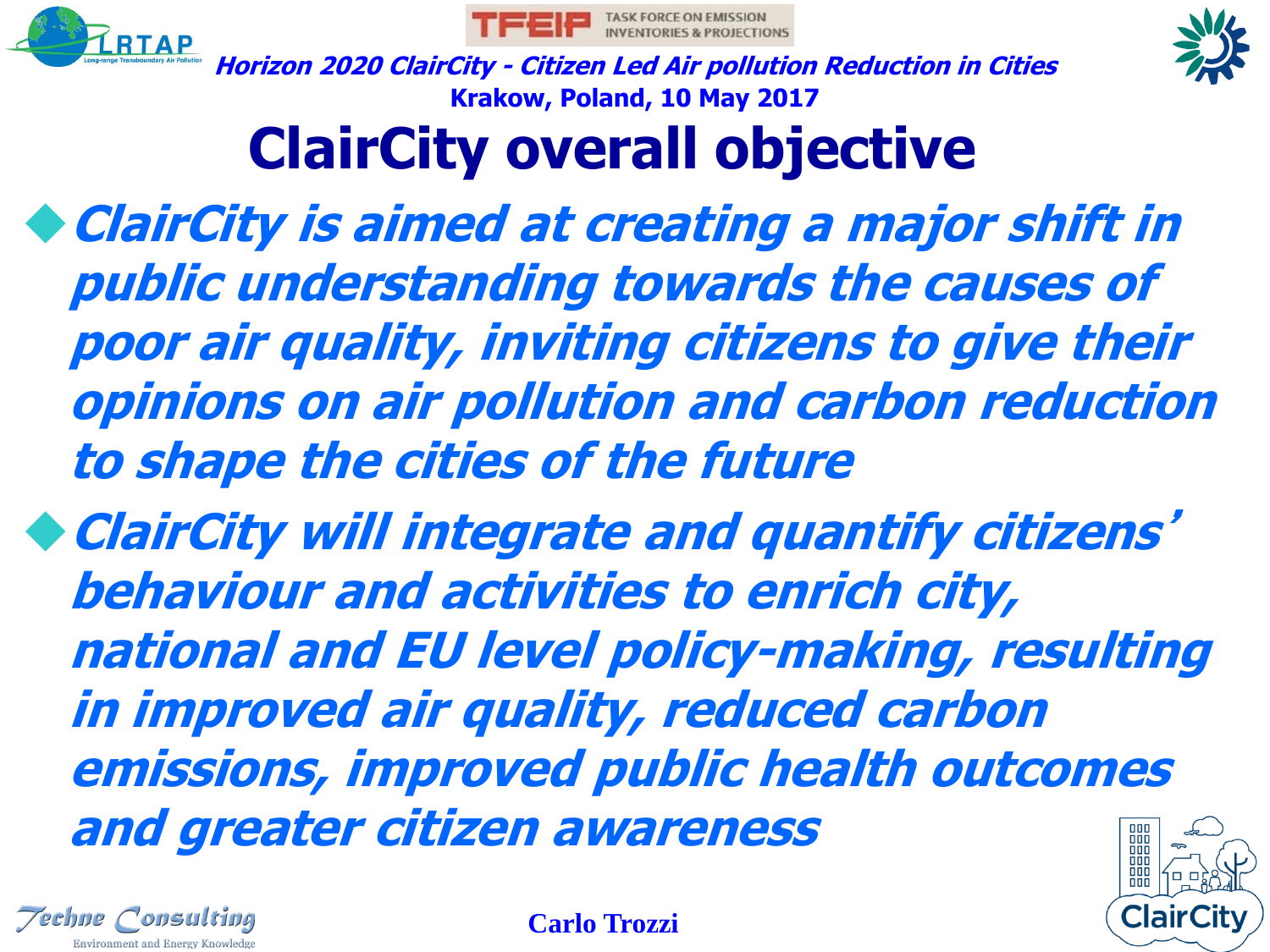





# **ClairCity objectives**

**The overall objective will be achieved by through the following sub-objectives regarding behaviour and policy, technical tool development, and dissemination and impact:**

- **Putting citizens behaviour and practices at the heart of the debate on air quality and carbon management**
- **Develop a suite of innovative toolkits for enhanced quantification, engagement and impact evaluation.**
- **Integrate citizens behaviour in city policies and ensure that future city policies are reflective of citizen's visions for their future city**
- **Raise awareness of environment changes and their solutions**



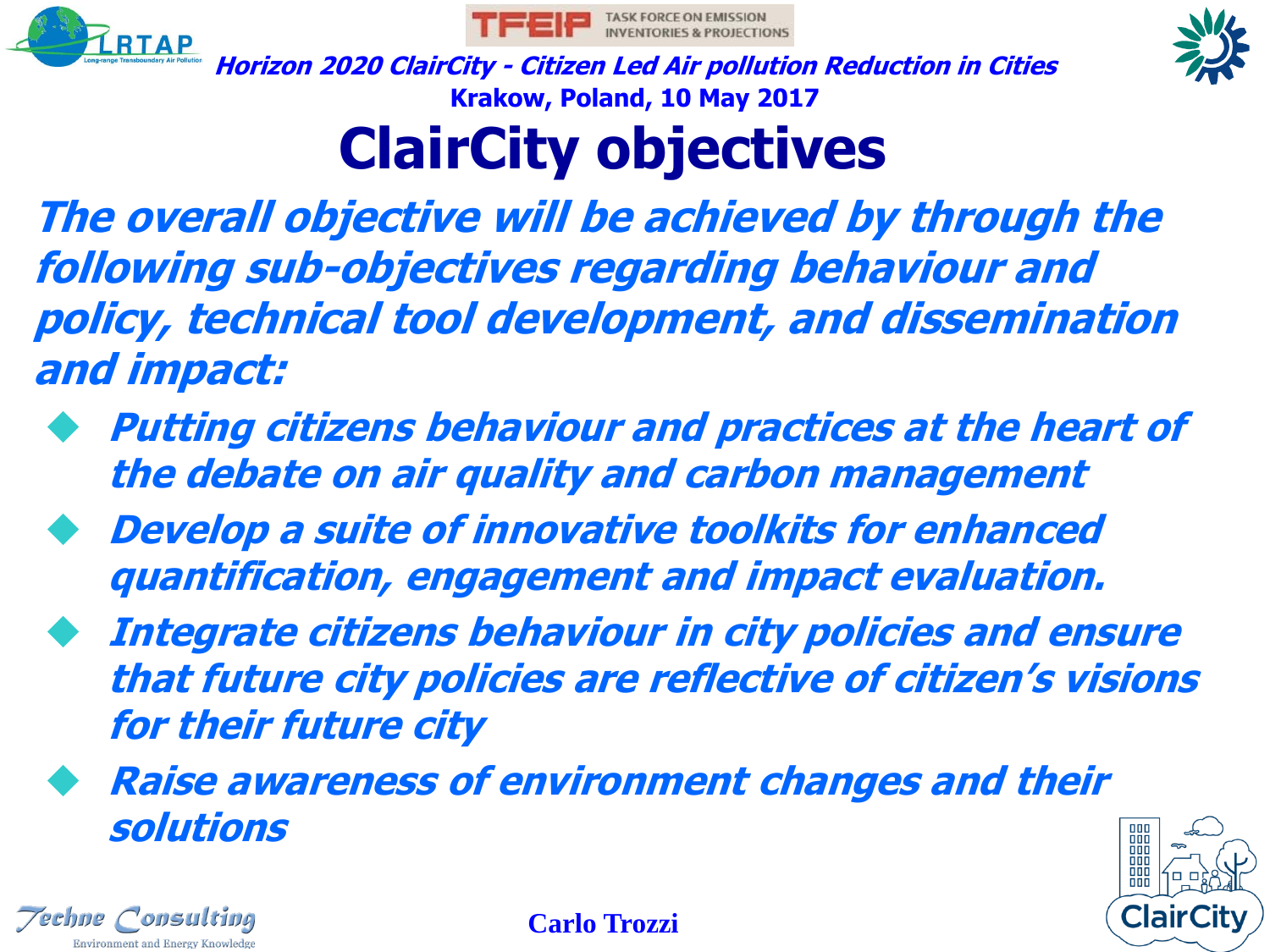





#### **ClairCity main activities**

- ➢ **Through an innovative engagement and quantification toolkit, Clair-City will stimulate the public engagement necessary to allow citizens to define a range of future city scenarios for reducing their emissions to be used for supporting and informing the development of bespoke city policy packages out to 2050**
- ➢ **ClairCity will apportion air pollution emissions and concentrations, carbon footprints and health outcomes by city citizens' behaviour and day-to-day activities in order to make these challenges relevant to how people chose to live, behave and interact within their city environment**
- ➢ **ClairCity will use six pilot cities/regions**



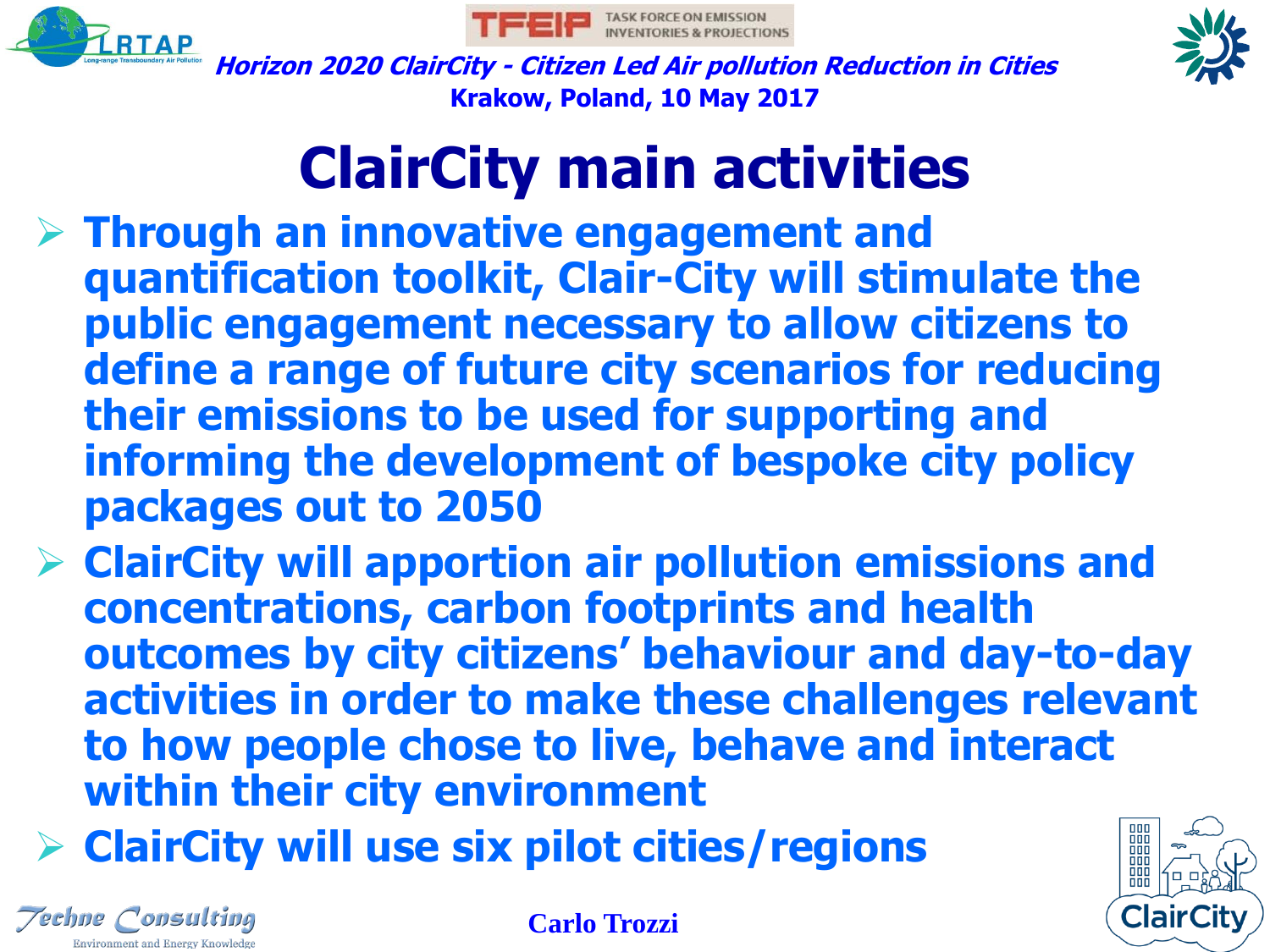

 $\gamma$ echne  $\gamma$ onsulting

Environment and Energy Knowledge





**Horizon 2020 ClairCity - Citizen Led Air pollution Reduction in Cities Krakow, Poland, 10 May 2017**

#### **ClairCity Consortium**



- **1. Trinomics B.V. (Project Coordinator – Netherlands)**
- **2. University of the West of England, Bristol (Technical Lead – UK)**
- **3. PBL Netherlands Environmental Assessment Agency (NL)**
- **4. Statistics Netherlands CBS (Netherlands)**
- **5. Technical University of Denmark (Denmark)**
- **6. Norwegian Institute for Air Research (Norway)**
- **7. REC Regional Environmental Centre (Hungary)**
- **8. TECHNE Consulting (Italy)**
- **9. Transport & Mobility Leuven (Belgium)**
- **10. University of Aveiro (Portugal)**
- **11. Municipality of Amsterdam (Netherlands)**
- **12. Bristol City Council (UK)**
- **13. Intermunicipal Community of Aveiro Region (Portugal)**
- **14. Liguria Region (Italy)**
- **15. Municipality of Ljubljana (Slovenia)**
- **16. Sosnowiec City Council (Poland)**

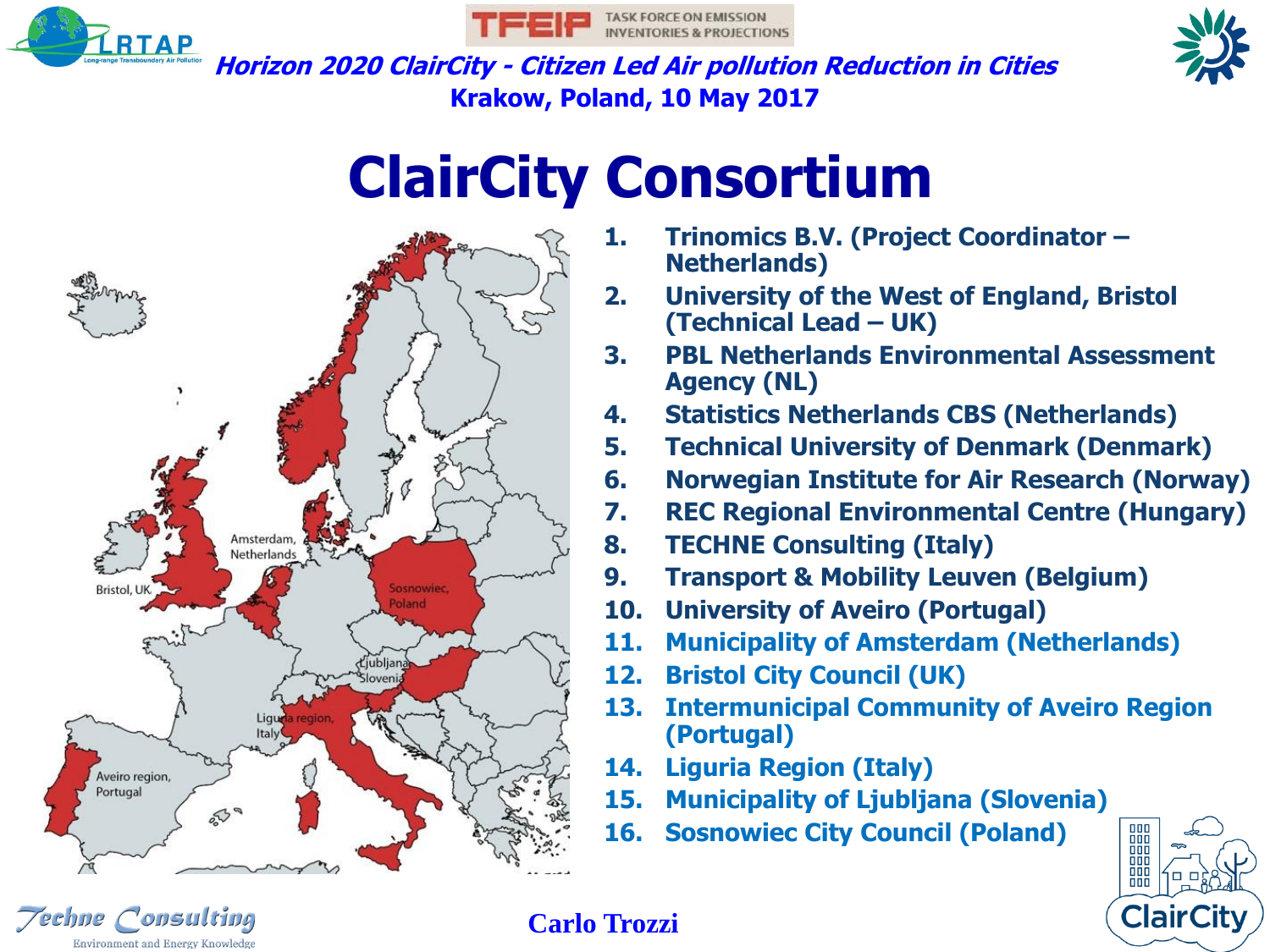





#### **ClairCity workpackages**

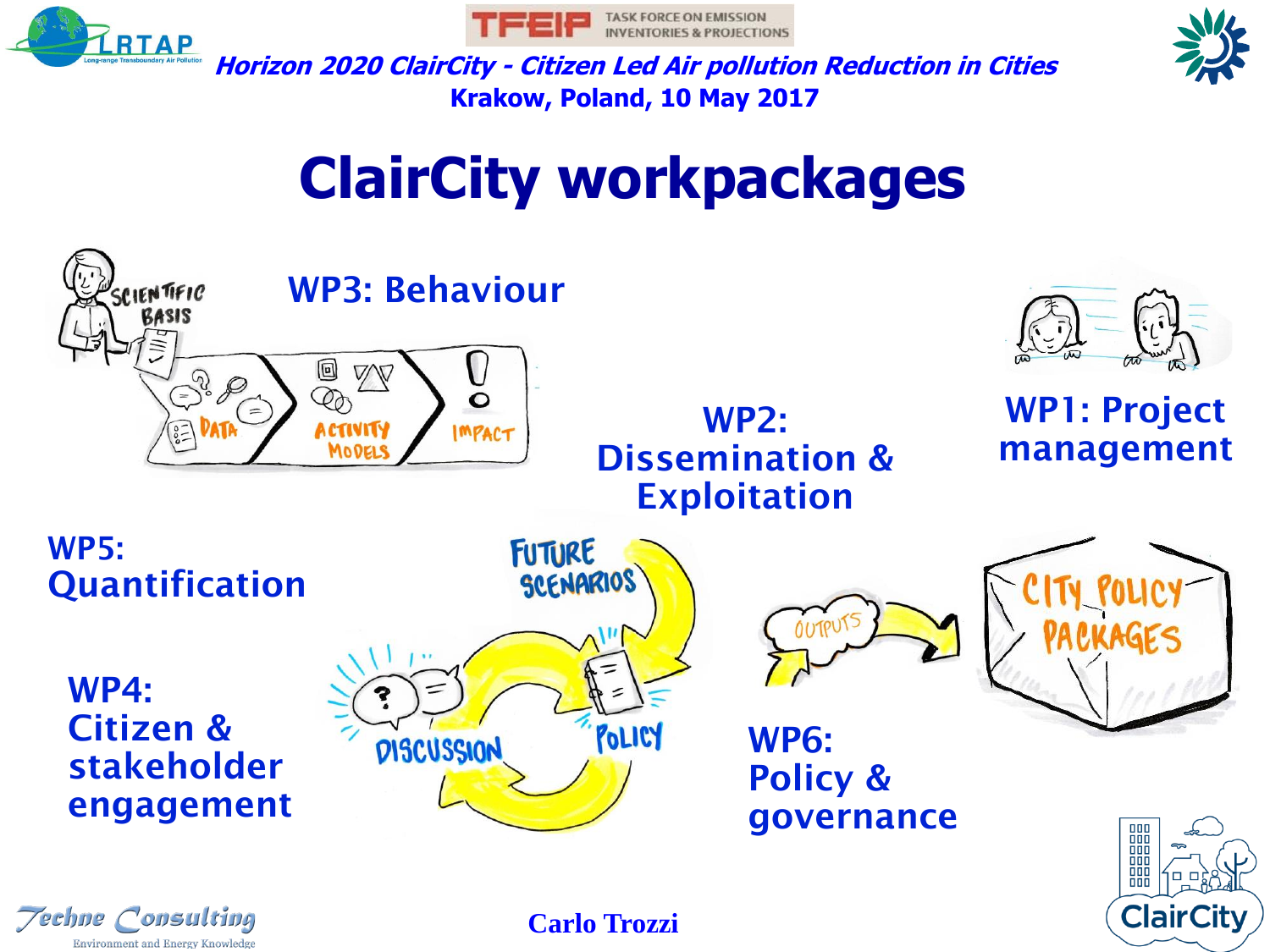





#### **Innovative concepts for EI's community**

- **Integration between emissions and carbon footprint According to H2020 topic "Improving the Air Quality and Reducing the Carbon Footprint of European Cities" an integrated tool for emission inventory and carbon footprint evaluation is under development**
- ◆ **Emissions by citizens' behaviour**

**Clair-City will apportion air pollution emissions and concentrations, carbon footprints and health outcomes by city citizens' behaviour and day-to-day activities in order to make these challenges relevant to how people chose to live, behave and interact within their city environment (we only introduce the topic and we will fully report next years, if possible)**000 000



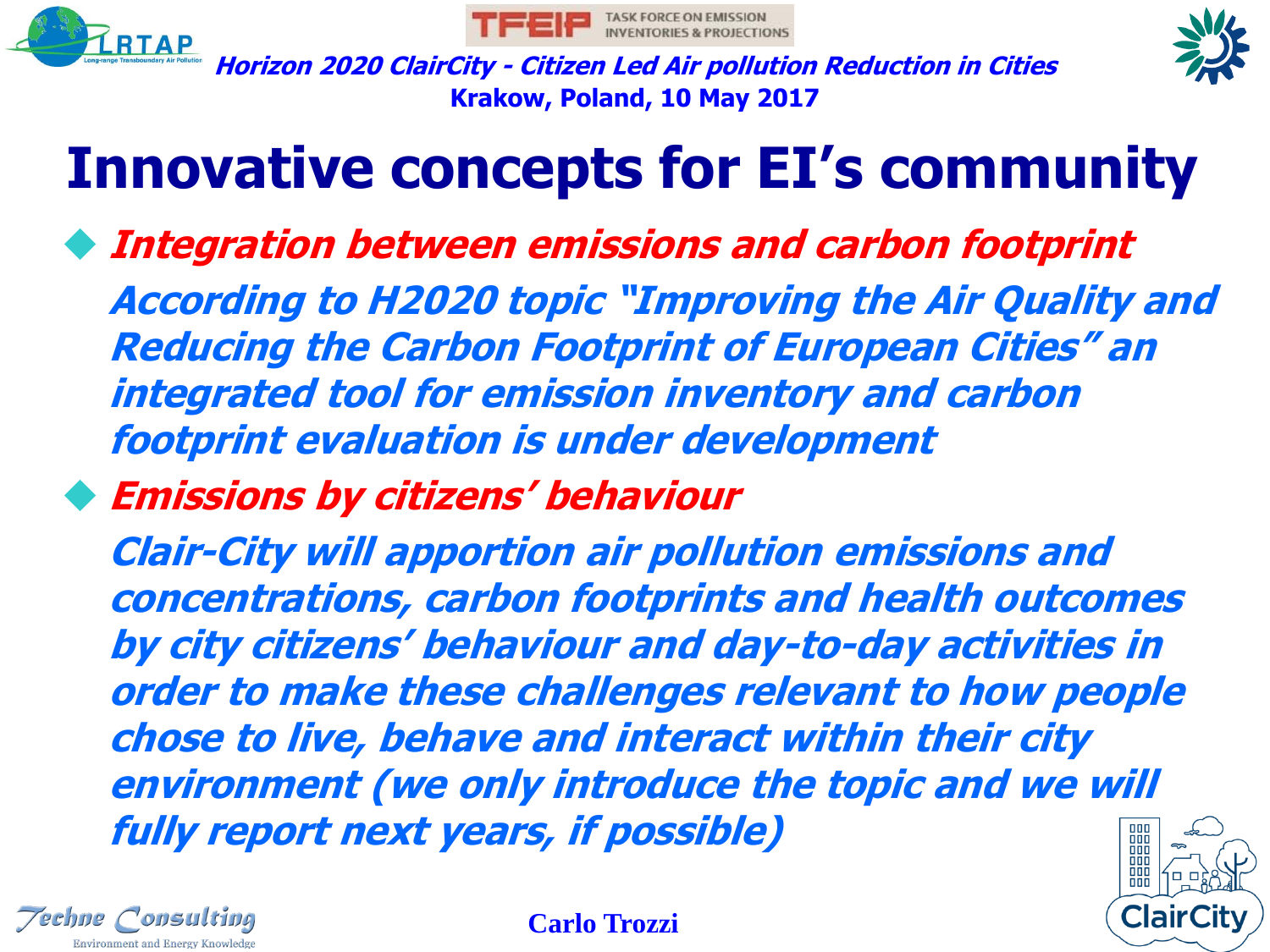





#### **Integrating air pollutant emissions & carbon footprint evaluation why (1)**

- **In the past years air pollutants (APs) and GHGs data have been poorly integrated with the consequence that climate and air pollution policies have followed distinct paths and have often been in conflict, particularly in cities**
- **Some climate oriented policies was in contrast with of the two main problems in our cities in Europe**
	- **Nitrogen dioxides urban pollution with diesel penetration in private transport (main responsible for NOx emissions)**
	- ◆ **PM<sup>10</sup> regional and urban pollution with biomass consumptions increment (main responsible for PM emissions)**



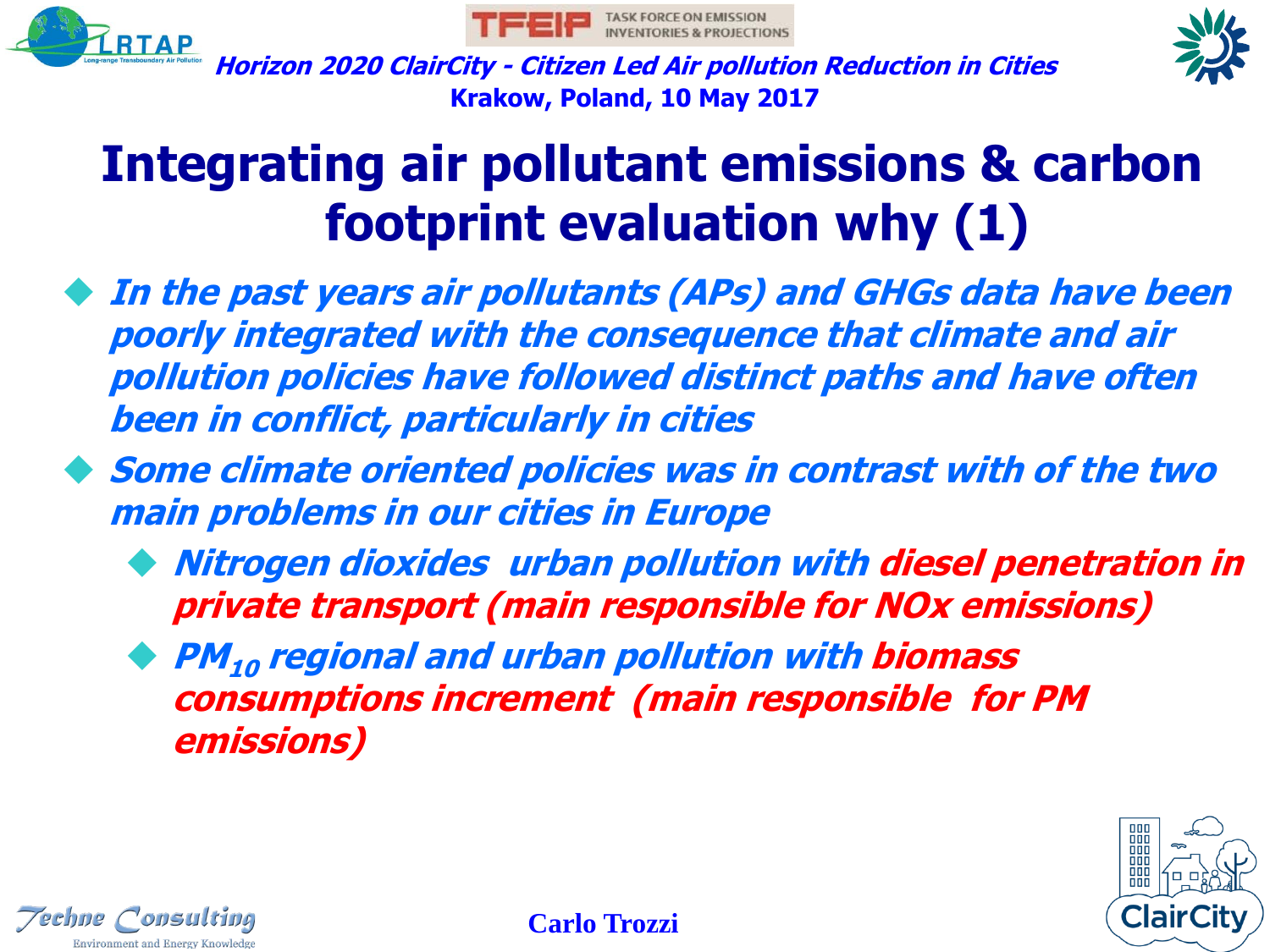





 $\bullet$  ≤ 10

 $-10-20$ 

 $-20-25$ 

 $• 25 - 30$ 

 $\bullet > 30$ 

No data

Countries/regions not

ncluded in the data

exchange process

**Horizon 2020 ClairCity - Citizen Led Air pollution Reduction in Cities Krakow, Poland, 10 May 2017**

#### **Integrating air pollutant emissions & carbon footprint evaluation why (2)**





*Techne* Consulting

**Environment and Energy Knowledge** 





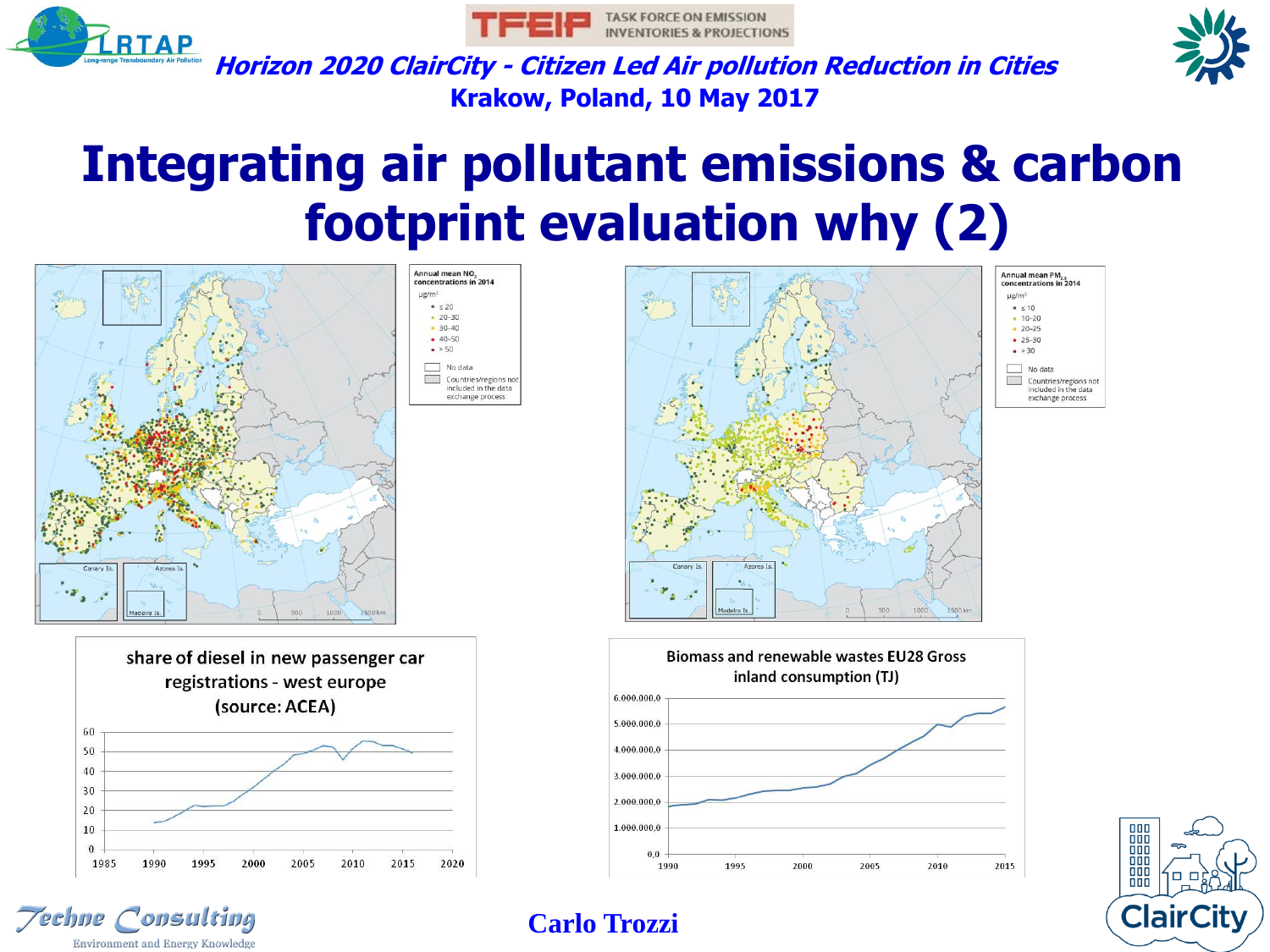





#### **Integrating air pollutant emissions & carbon footprint methodologies**

- ◆ **Carbon footprint calculation methodologies usually follow the "emission inventory" or the** "**consumptionbased**" **approaches.**
- ◆ **The "emission inventory" approaches, selected for the project, usually include generating GHG emissions activities that occur inside the city boundary as well as outside the city boundary**
- ◆ **The** "**consumption-based**" **approaches focus on the consumption of all goods and services by residents of a city and usually is based on input–output models**



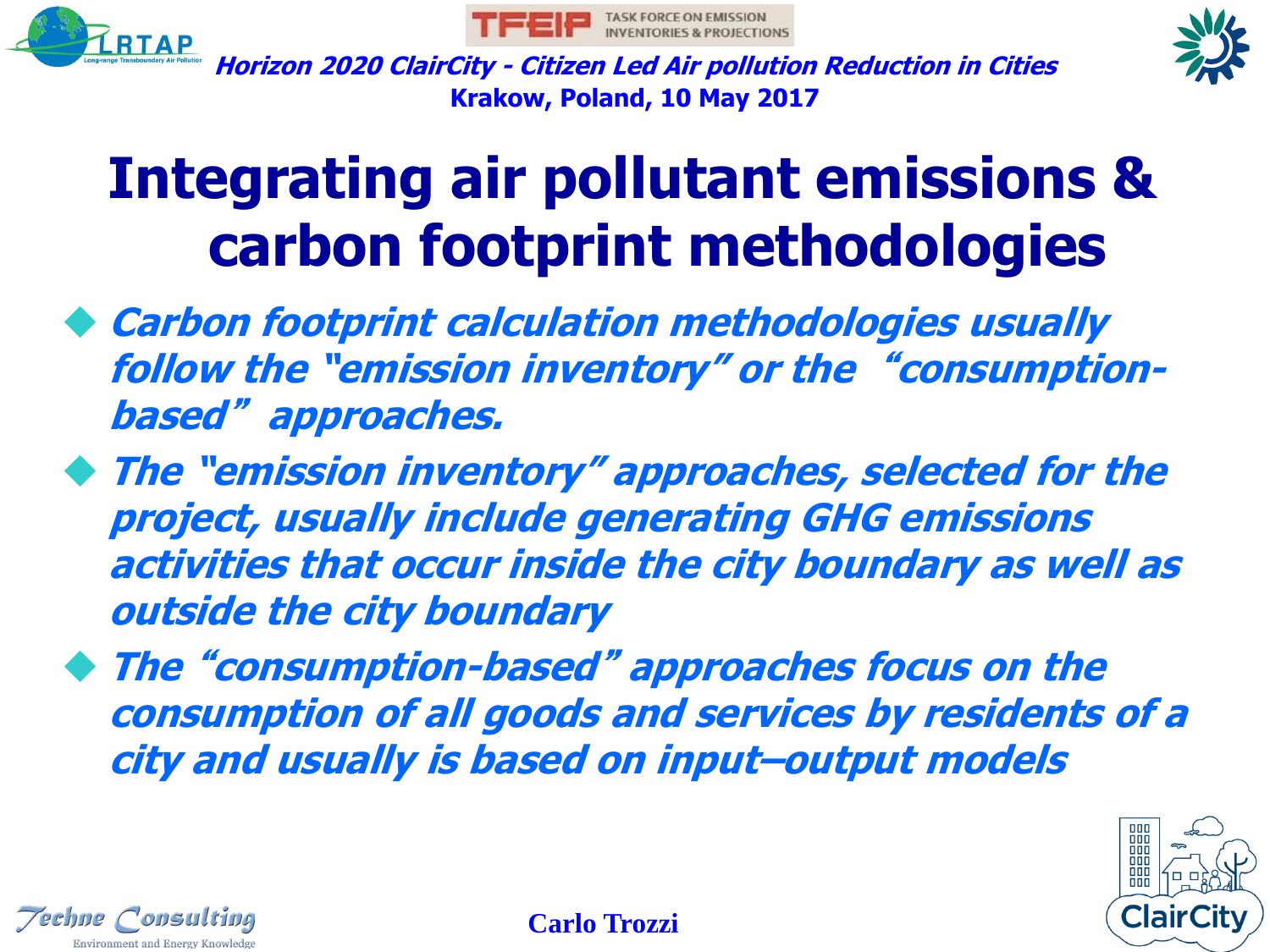





## **CF "emission inventory" approaches**

- ◆ **The approaches of this category usually group emissions into three categories based on where they occur: scope 1, scope 2 or scope 3 emissions**
- ◆ **This approaches distinguish between emissions that physically occur within the city (scope 1), from those that occur from the use of electricity, steam, and/or heating/cooling supplied by grids which may or may not cross city boundaries (scope 2), from those that occur outside the city but are driven by activities taking place within the city's boundaries (scope 3)**

◆ **Scope 1 emissions may also be termed "territorial" emissions, because they are produced solely within the territory defined by the geographic boundary**뼒



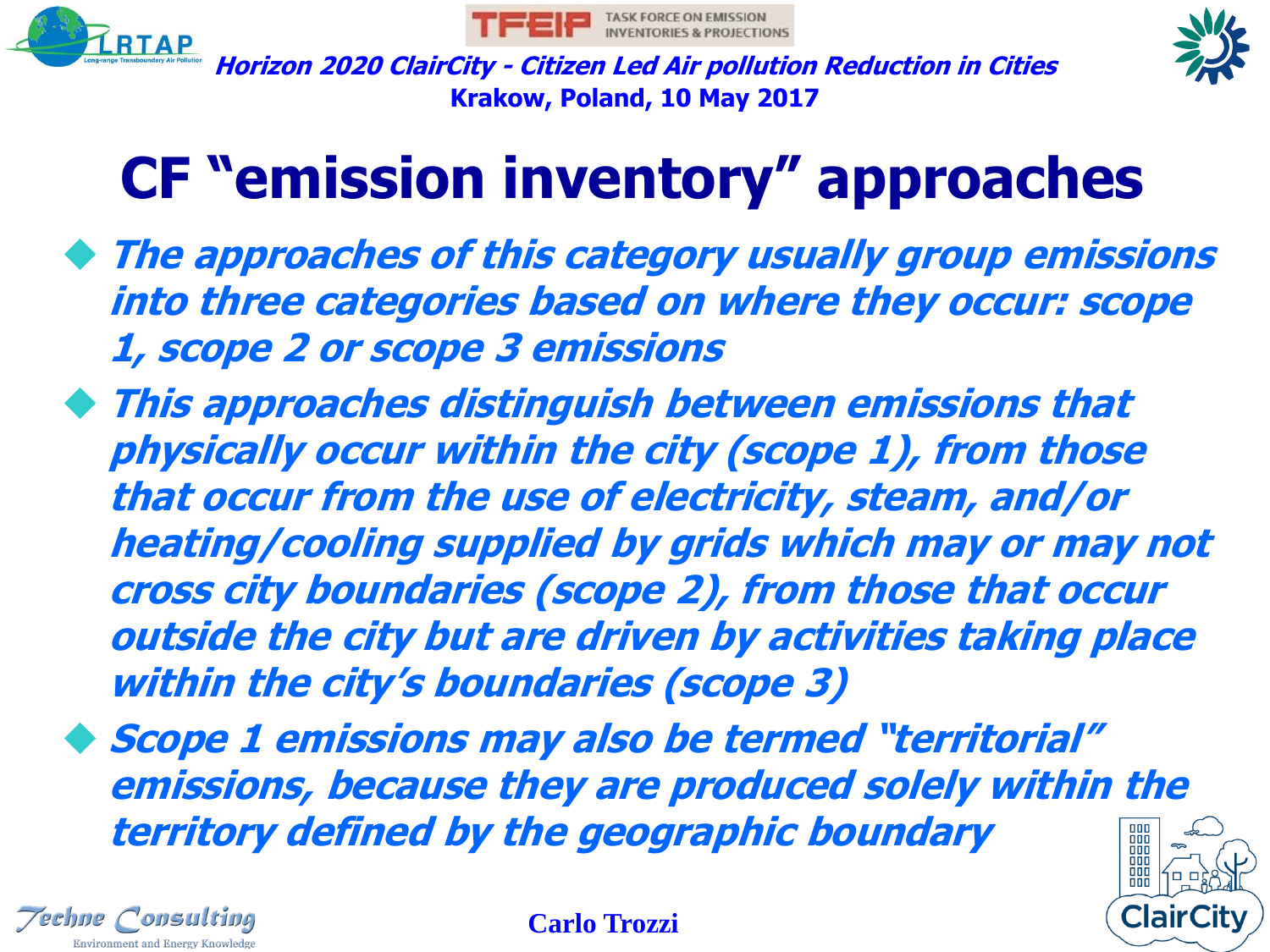





#### **CF "consumption-based " approaches**

- ◆ **Evaluate the consumption of all goods and services by residents of a city and use EFs expressed as emissions for unit of good and services including all the processes (production, transport, disposal) involved in its use**
- ◆ **GHG emissions are reported by consumption category rather than by emission source categories**
- ◆ **GHG emissions are allocates to the final consumers of goods and services, rather than to the original producers of those GHG emissions**
- ◆ **Consumption-based inventories typically use an inputoutput model, which links household consumption patterns and trade flows to energy use and GHG emissions**000



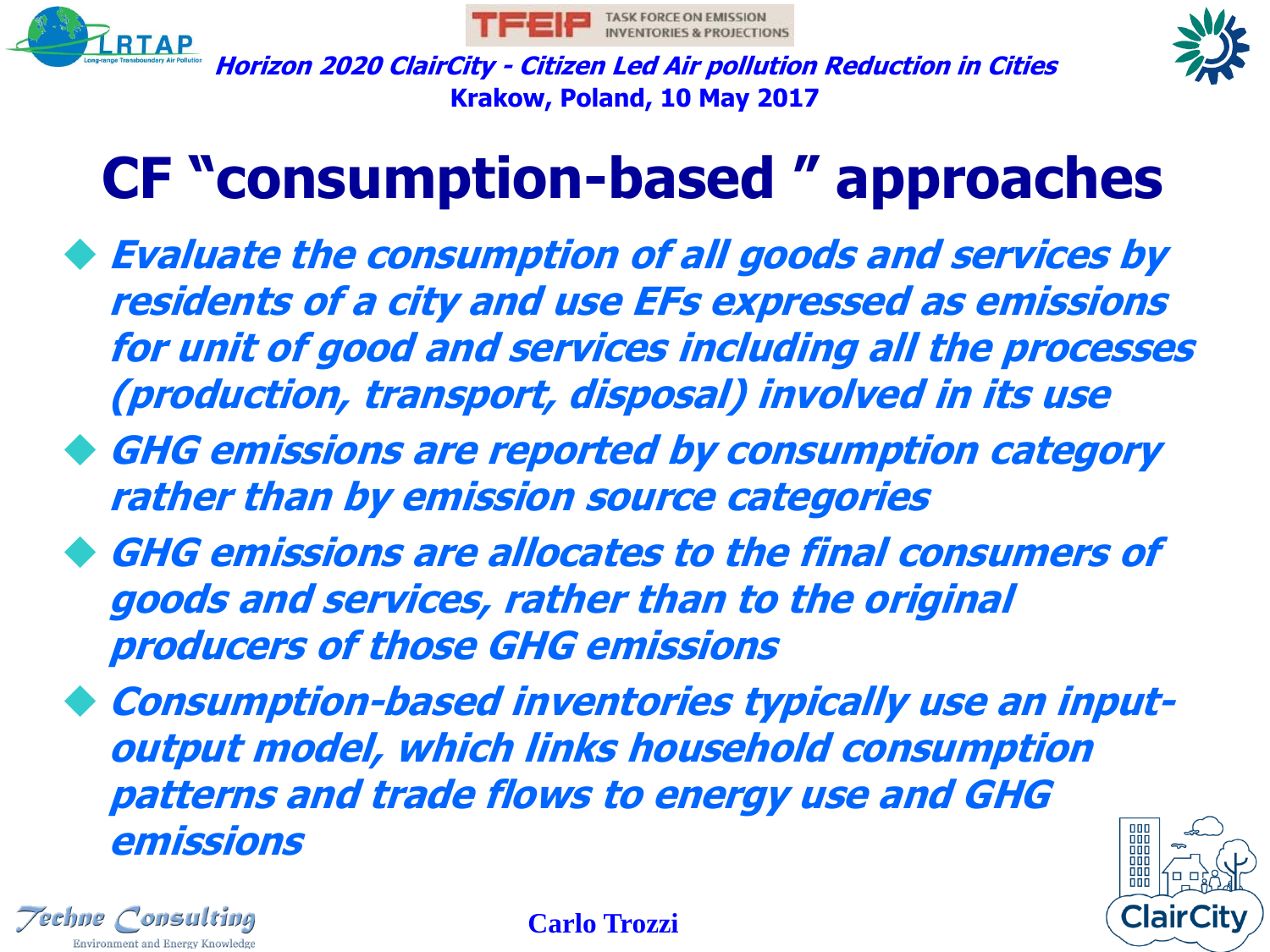





#### **ClairCity approach**

- ◆ **Clair city approach is to evaluate in an integrated way emission inventory and carbon footprint**
- ◆ **Future scenarios will be produced for simultaneous reduction of air pollutants emission and carbon footprint**
- ◆ **As the project is finalized to produce strategies for the cities the carbon footprint evaluation will be conduced following an emission inventory approach similar to the approach followed in the Covenant of Mayors and using both:**

◆**"Standard" emission factors in line with the IPCC principles** ◆**LCA (Life Cycle Assessment) emission factors, which take into consideration the overall life cycle of the energy carrier**



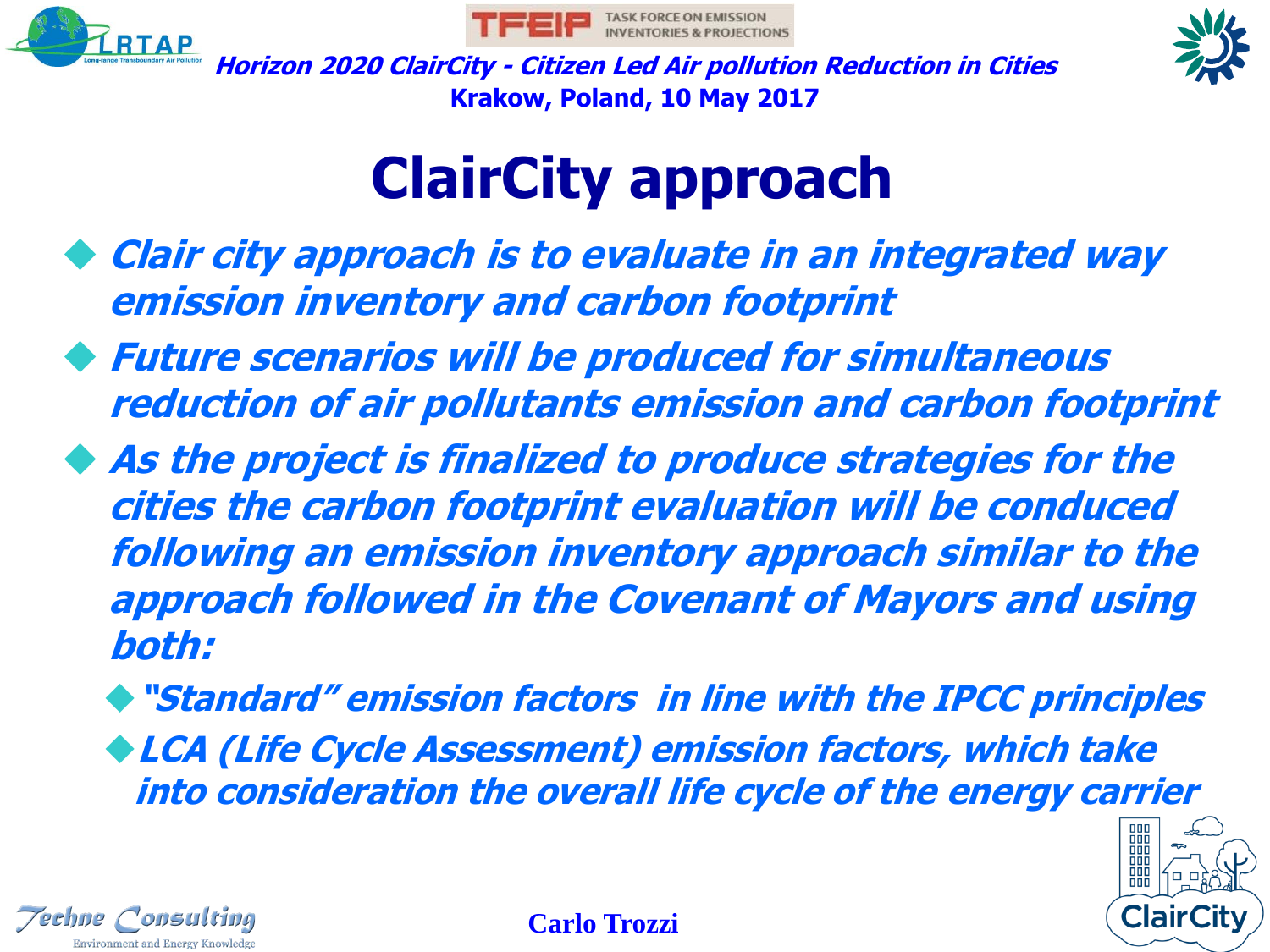





#### **"Standard" emission factors**

- ◆ **cover all the CO2 emissions that occur due to energy consumption within the territory of the local authority, either directly due to fuel combustion within the local authority or indirectly via fuel combustion associated with electricity and heat/cold usage within their area.**
- ◆ **are based on the carbon content of each fuel, like in national greenhouse gas inventories in the context of the UNFCCC and the Kyoto protocol**
- ◆ **CO<sup>2</sup> emissions from the sustainable use of biomass/biofuels, as well as emissions of certified green electricity, are considered to be zero**



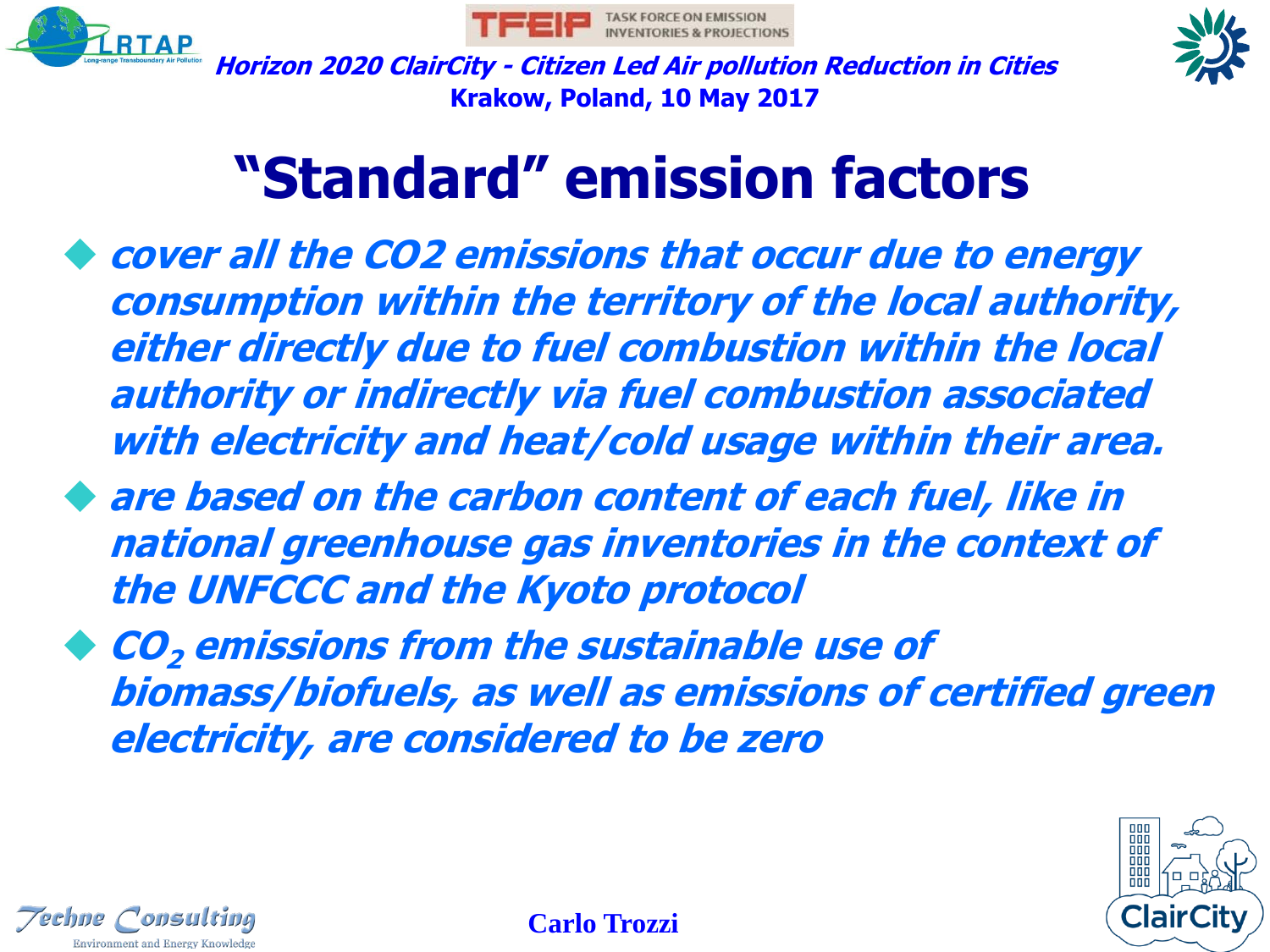





#### **Life Cycle Assessment emission factors**

- ◆ **includes not only the emissions of the final combustion, but also all emissions of the supply chain**
- ◆ **includes emissions from exploitation, transport and processing (e.g. refinery) steps in addition to the final combustion**
- ◆ **hence includes also emissions that take place outside the location where the fuel is used**
- ◆ **the GHG emissions from the use of biomass/biofuels, as well as emissions of certified green electricity, are higher than zero**

◆ are based on a European Reference Life Cycle Database **(ELCD) of JRC used in Covenant of Mayor SEAP**  000 **methodology**000



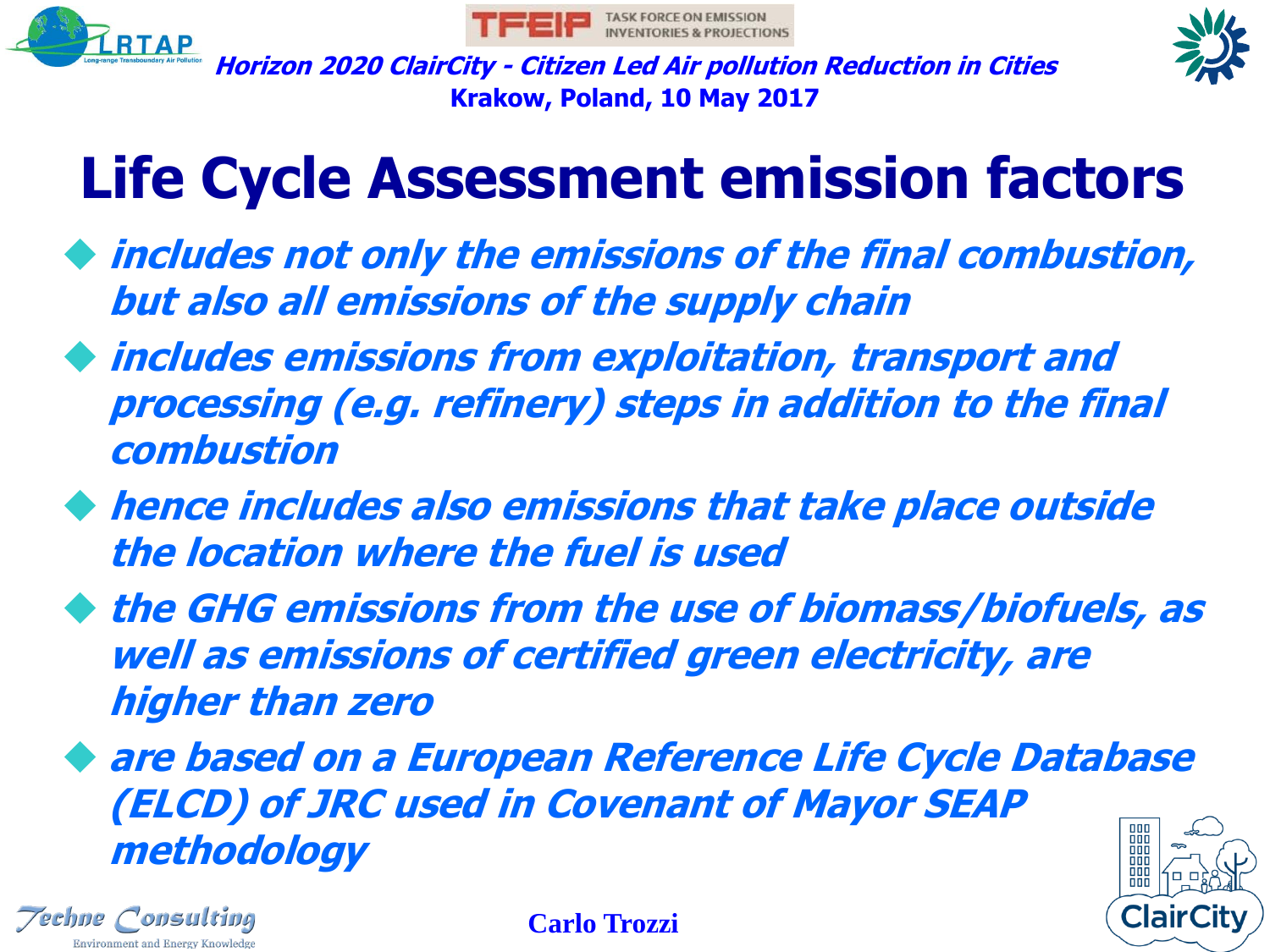





## **Emissions by citizens' behaviour (1)**

- ◆ **ClairCity changing the focus from being about technology and technological solutions to problems, and examining the role of people and society in creating pollution**
- **In order to have a future low-emission city it will be necessary to change the elements of essential day-today practices to not just provide the physical infrastructure, and the tools and equipment for people to behave sustainably, but also to change the meanings around activities and knowledge about how things are done so as to make them part of the culture.**

◆ **Part of that is through the actions of individuals, but the greater part is by changing the collective conventions about how practices are done**ōōō



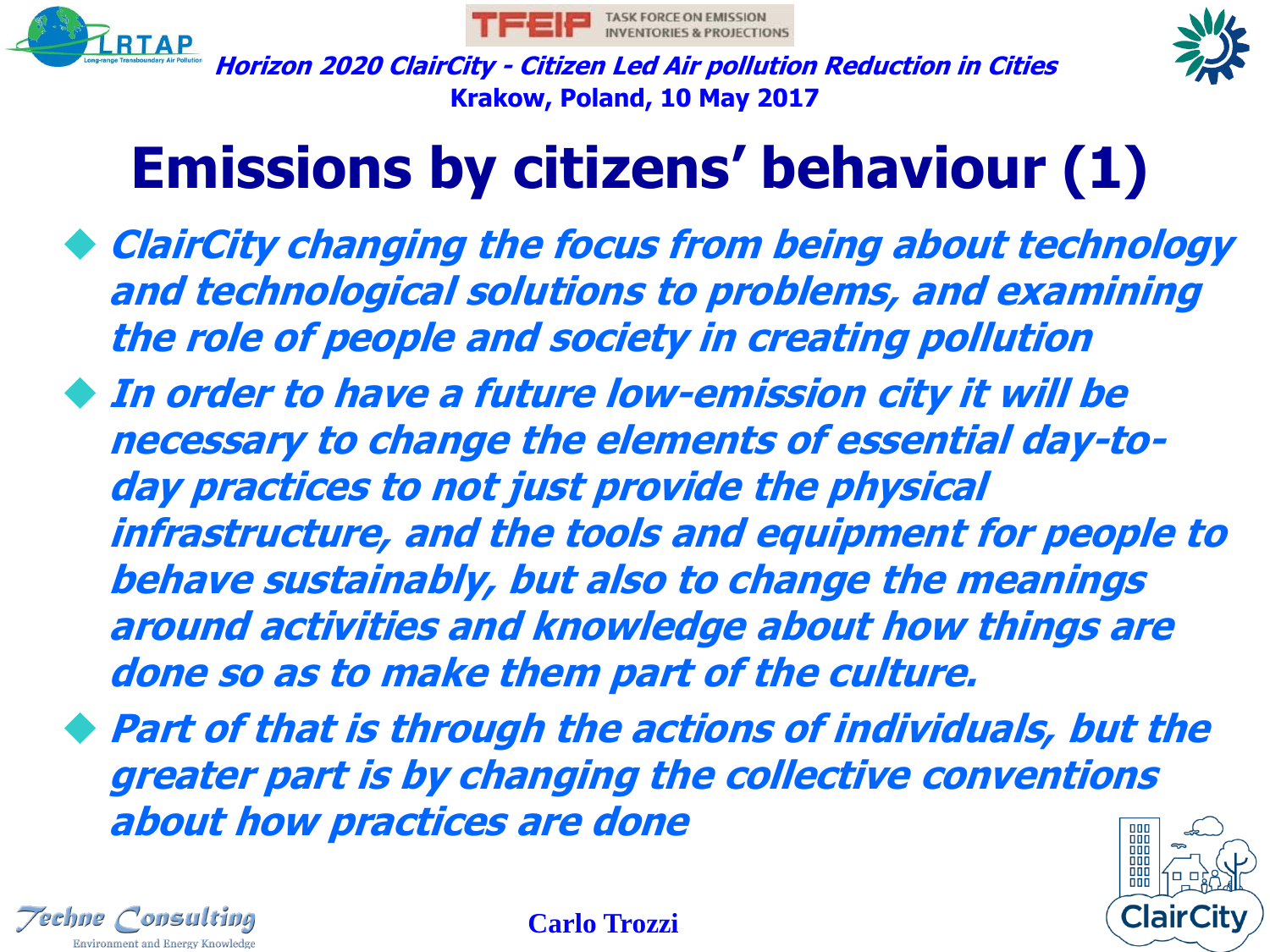





## **Emissions by citizens' behaviour (2)**

◆ **This task, lead by University of West of England, will develop models (mathematical functions and quantitative relationships) that will allow traditional activity based emission factors be disaggregated by practice-activities**

◆ **For example the aims of project, in the predominantly transport focused, are to better account for information on the origins and destinations of vehicle journeys in order to allow a new social and spatial source apportionment that rather than just attributing pollution to categories of vehicles (car, truck, bus etc.), can attribute pollution (particularly in hotspots) also on the basis of who is doing the travelling and what type of journey they are making**

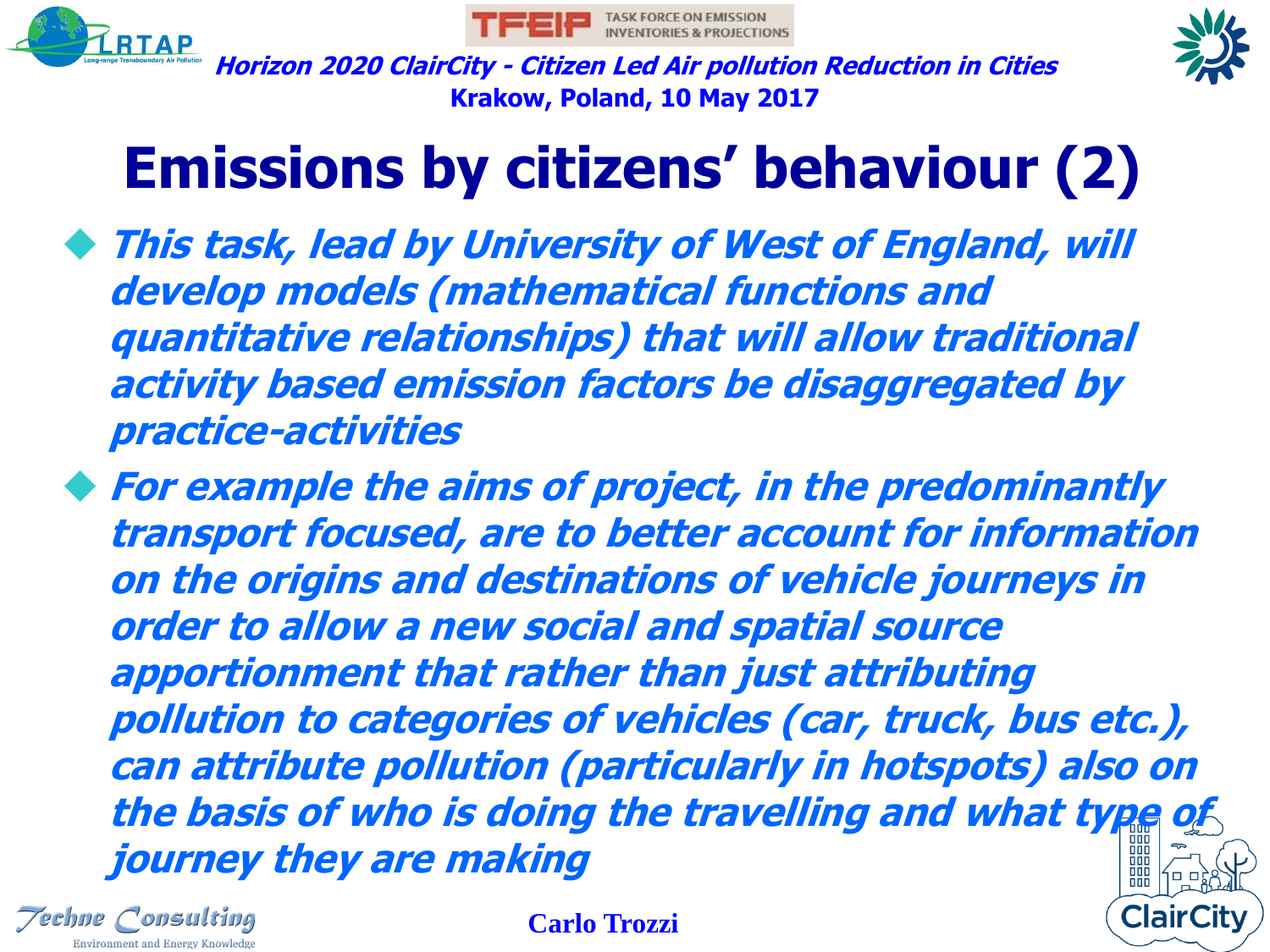

Environment and Energy Knowledge





**Horizon 2020 ClairCity - Citizen Led Air pollution Reduction in Cities Krakow, Poland, 10 May 2017**

## **Emissions by citizens' behaviour (3)**

#### **emissions from CO2 divided by a range of journey purposes**



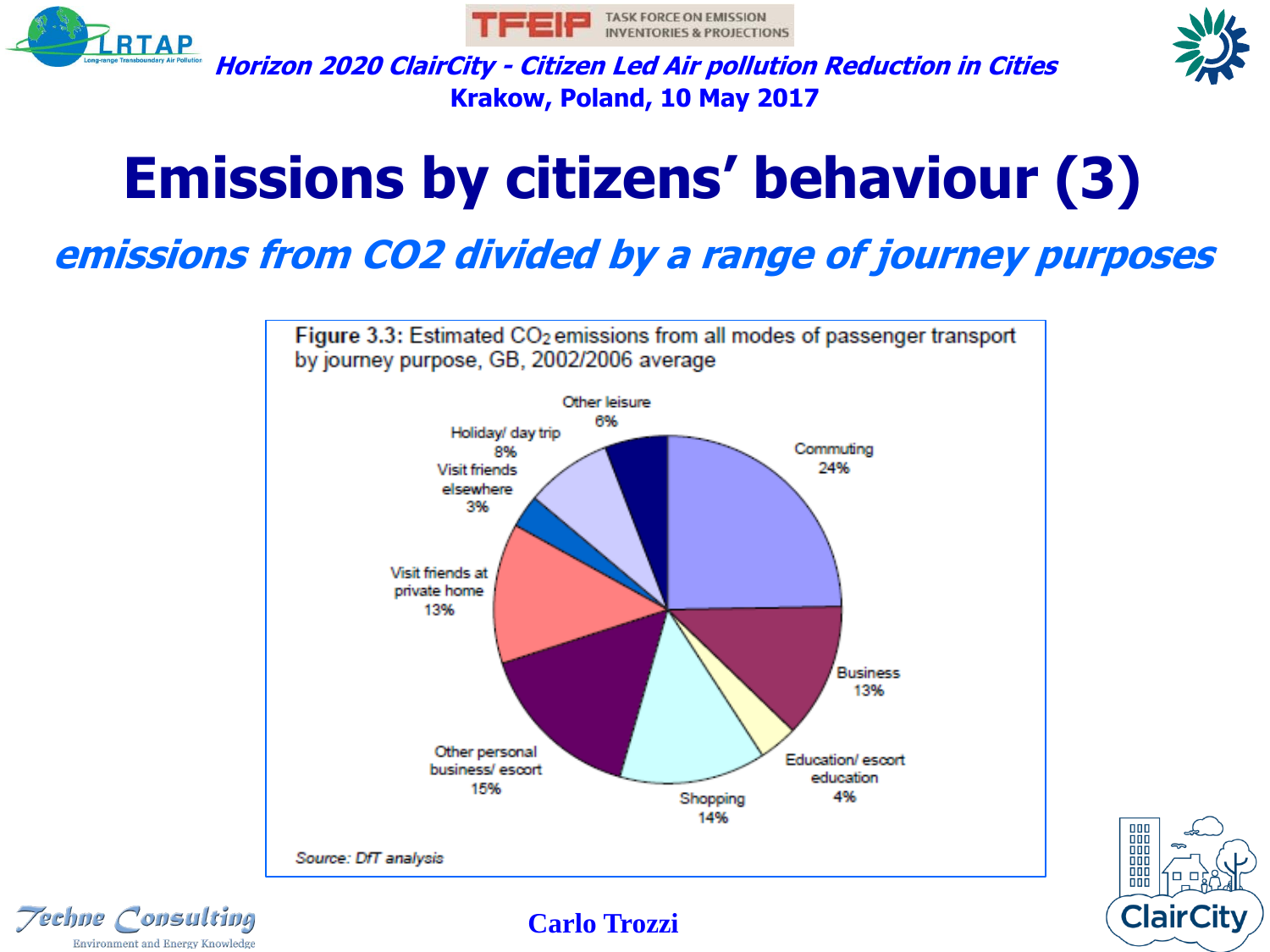





## **Emissions by citizens' behaviour (4)**

**The picture gives an indication of how radically different the distribution of pollution appears if emissions are attributed to the registered location of the vehicle owners rather than the point of use**





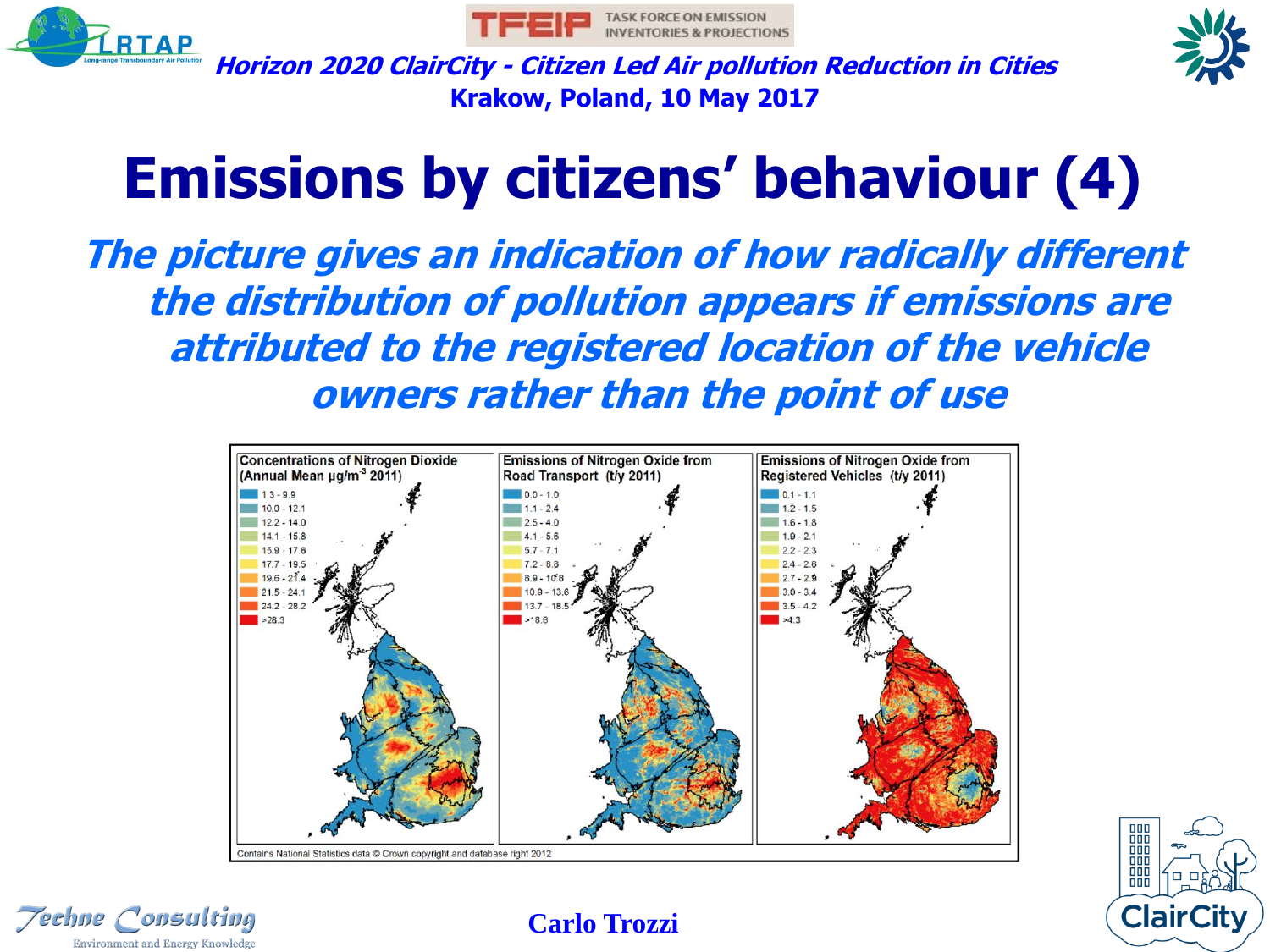





#### **Associate to the project (1)**

- ◆ **In order to extend the impact of the project, disseminate the outcomes and embed knowledge exchange as a core principle we actively seek to engage with other cities and organizations (companies/institutions/NGOs/etc..) to become a 'ClairCity Associate'**
- ◆ **We want to create a project community to share our ideas and results and to learn as much as possible from other initiatives across the globe**
- ◆ **Becoming a 'ClairCity Associate' comes at no cost. At the same time, ClairCity Associates' are not eligible to access the project funding**